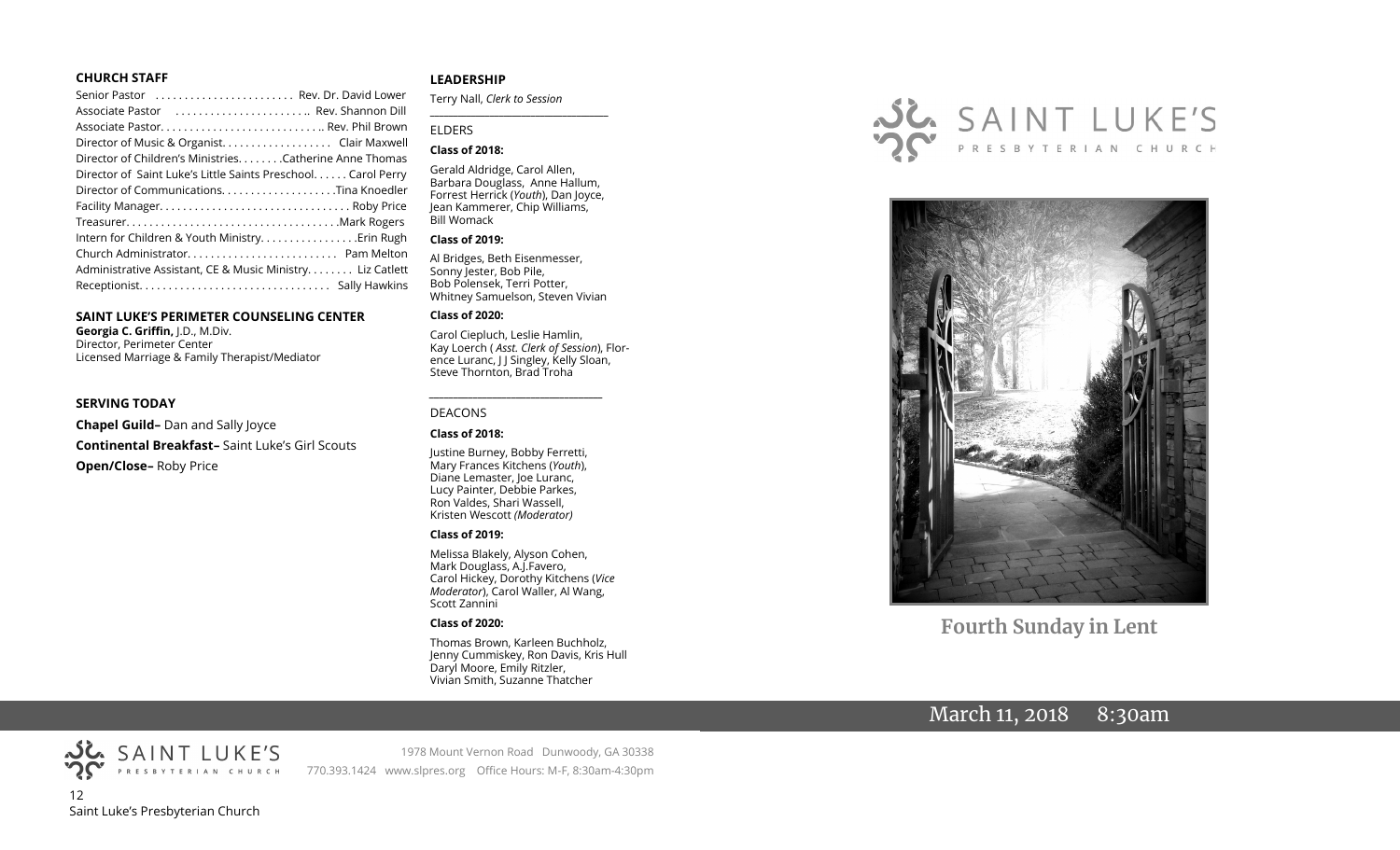

1978 Mount Vernon Road • Dunwoody, Georgia 30338 770.393.1424 • www.slpres.org

#### **March 11, 2018**  Fourth Sunday in Lent

#### **Liturgical Color:** Purple

*Liturgical colors can orient us to the season of the church year and help to engage the sense of sight in worship. Purple marks the seasons of penitence and preparation, Lent and Advent.*

## **SUNDAY SCHEDULE**

8:30am Chapel Communion Service 9:30am Sunday School 10:30am Sanctuary Worship Service *Nursery available at all services and Sunday School.* 

## MISSION

Responding to God's call and empowered by the Holy Spirit, we invite all to join us in knowing, serving, and sharing Jesus Christ here and around the world.

## VISION

To be a beacon of faith, hope, and love– every member an active disciple in Christ's ministry.

# **WELCOME, GUESTS!**

We are delighted you are worshipping with us.

**DURING** the Welcome, please print the requested information on the Friendship Pad and pass the Friendship Pad down the pew.

**AFTER** the worship service, please join us outside the Chapel where our Pastors will be available to answer questions and provide you with a loaf of freshly-baked bread.

**FOR MORE** information about our programs, ministries or membership, please contact one of our Pastors at 770.393.1424, or visit our website: slpres.org.

#### **THAT ALL MAY WORSHIP** thisted **ASSISTIVE** hearing devices, large print... hymnals, large print bulletins and back cushions are available. Please contact an  $\mathbf{\Omega}$ usher for further assistance.

**CHILDREN** are a precious part of our church family, and we welcome them in worship. Worship notebooks and tactile activities are available on the table just outside the Chapel doors. For your convenience, there is a Family Restroom located in the hallway of the administrative offices, on the first floor, near the main lobby. **IOH VOLUNTEERS NEEDED** — Interfaith Outreach Home (IOH) provides transitional housing for homeless families. On the third Thursday of each month, when the adults have life skills training, Saint Luke's provides and delivers a meal which feeds about 10 adults and 15 children. Meal expenses are reimbursable by Saint Luke's. Volunteers are needed for the following Thursday: May 17. Please sign up in the church lobby or contact Al Bridges at [bridgtr@aol.com](mailto:bridgtr@aol.com) or 770.394.6581 to reserve your spot.

#### **PRESBYTERIAN WOMEN (PW) BAKE SALE** —

On Sunday, March 25, the PW will be offering two flavors of the mini loaf cakes for sale, \$4 each, Lemonade Cake and Carrot Cake. Both are perfect for Easter entertaining.

**HIGH SCHOOL SENIORS** — Need a little financial help with your first year of college?

Thanks to a generous gift from an anonymous donor, \$2,500 will be awarded to a high school senior who is enrolling in an accredited four-year college in the US. To be considered for this award, a student must be an active participant in the ministry and mission of Saint Luke's Presbyterian Church and must complete an application and submit it to the Saint Luke's College Scholarship Committee.

Applications are available in the church office or may be obtained from the church website, www.slpres.org (Resources Tab and then scroll down to Forms.) Drop off your completed application to Pam Melton at the Saint Luke's church office or scanned images may be emailed to [pammelton@slpres.org.](mailto:pammelton@slpres.org) Deadline for submission: April 14.

#### **FROM THE GROUND UP, A DREAM**

**FULFILLED** — Be a part of doing something really good right here in Atlanta. Join in the fun of helping Ms. Lisa Reyes and her daughter, Alexandria, build their Habitat house at 1484 Akridge Street NW. The fun begins on March 10 and continues for seven more Saturdays days through April 28, skipping March 31. All workdays are Saturdays except for April 26, which is a Thursday. Invite your friends to join you! For Lisa, building her house will be a dream fulfilled, from the ground up!

We will have the usual car pool arrangement. If you need a ride or are willing to drive, meet at the church parking lot (Manhasset Street) in time for a 7am departure each workday. Register on the internet at the Atlanta Habitat Volunteer Hub Site using the following link. Please sign up a week prior to the day you plan to work:

www.stlukes.atlantahabitat.volunteerhub.com

Questions? Contact any one of the members of Saint Luke's Habitat Leadership Team or email Daryl at ddmore@yahoo.com.

**OWLS** — The OWLS will take a small break and not meet in March. Please plan on joining the group at their next gathering on April 24.

**THORNWELL** — Join us June 7-9 for the Thornwell Mission Trip. This trip is perfect for any age. Email Christine Crutchfield with any questions, gafrog01@hotmail.com.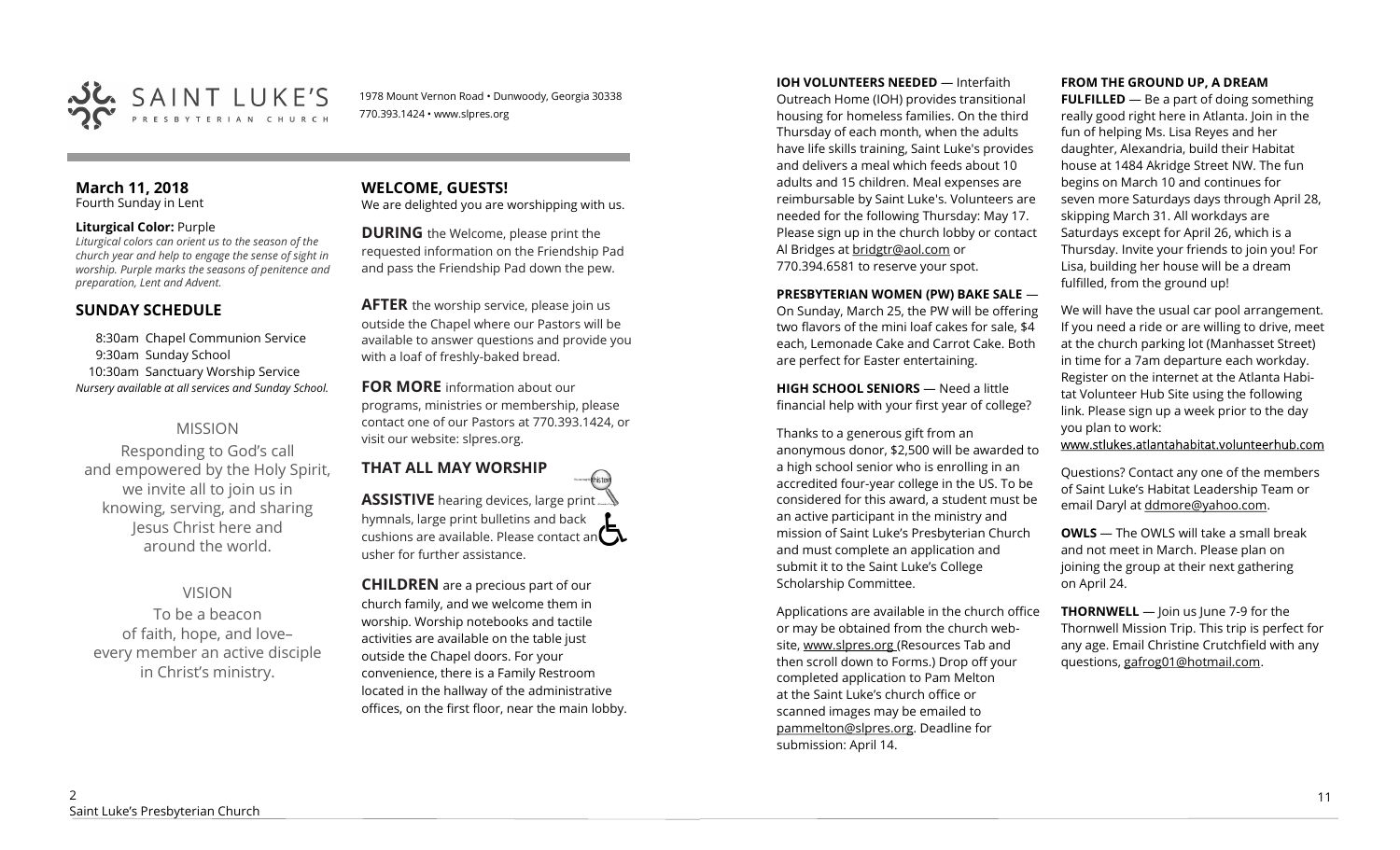# YOUTH MINISTRY

**Phil Brown philbrown@slpres.org / 770.393.1424 ext. 238**  \_\_\_\_\_\_\_\_\_\_\_\_\_\_\_\_\_\_\_\_\_\_\_\_\_\_\_\_\_\_\_\_\_\_\_\_\_\_\_\_\_\_\_\_\_\_\_\_\_\_\_\_\_\_\_\_\_\_\_\_\_\_\_\_\_\_\_\_\_\_\_\_\_\_\_\_\_\_\_\_\_\_\_\_\_\_\_

#### **HERE'S WHAT'S COMING UP IN YOUTH MINISTRY:**

#### **TODAY, MARCH 11**

Sunday school at 9:30am-10:15am in youth room.

Youth groups will not meet this week due to confirmation retreat or next week due to the high school retreat.

#### **HIGH SCHOOL RETREAT, MARCH 16-18**

Registration is open, register under Youth Ministry on the website. We will need adults. Cost is \$120 per youth/ free for adults. The cost includes transportation, meals (except for lunch on the way home), lodging, high ropes course, and programming. Payments and paperwork are due now. We will leave Saint Luke's at 6pm on Friday and return in the afternoon on Sunday.

#### **SIX FLAGS**

Sunday, March 25. Registration is open on the website under youth ministries. We will leave after the 10:30am worship service. Also, that morning during Sunday School we will help with family promise clean up and have a church-wide brunch.

# MUSIC MINISTRY

**Clair Maxwell clairmaxwell@slpres.org / 770.393.1424 ext. 227** 

#### **CHOIR REHEARSALS ON WEDNESDAYS**

5:00-5:45pm Cherub Choir, Ages 4-5, *Yvonne Miller, Director*  5:00-5:45pm Westminster Choir, Grades 1-5, *Clair Maxwell, Director*  6:30-7:20pm Festival Ringers, Youth & Adults, *Clair Maxwell, Director*  7:30-9:00pm Chancel Choir, Youth & Adults, *Clair Maxwell, Director* 

 $\_$  , and the set of the set of the set of the set of the set of the set of the set of the set of the set of the set of the set of the set of the set of the set of the set of the set of the set of the set of the set of th

#### **CHASTAIN AT SAINT LUKE'S**

Save the date, Sunday, April 22 at 6:30pm. Performing slots are open. Contact Clair Maxwell with your interest in participating. clairmaxwell@slpres.org.

#### **WELCOME AND THANK YOU**

We are grateful for the musicianship and worship leadership of our Chancel Choir section leaders: Taylor Link, Thomas McKean, James Ranson, and Brenda Turner. A generous contribution from an anonymous donor has allowed us to enhance our worship life in this new and exciting way. Please extend a warm Saint Luke's welcome to these singers as we worship together!

## **In Preparation for Worship**

"At its Greek root, 'to believe' simply means 'to give one's heart to.' Thus, if we can determine what it is we give our heart to, then we will know what it is we believe."



**Prelude** Joyful *arr. Jim Brickman*

### **Welcome and Announcements**

*If you are new to Saint Luke's today, welcome, we are so glad you are here! We have a gift of fresh bread we would love to give to you as a token of our gratitude. Please introduce yourself after worship to receive your welcome gift.*

*Please take the time now to fill out the Friendship Pads situated at the end of each pew. Write down your names and pass the pad down the pew, so that you may greet your pew neighbors by name and that we may know you are here.*

## **Call to Worship\***

Leader: We are Jesus' disciples, following him as he moves toward the cross;

**People: following him as he wraps a towel around his waist** 

### **and kneels to wash the feet of his friends.**

Leader: We are Jesus' disciples, longing to be faithful as the night grows dark;

**People: longing to resist apathy, betrayal, and opposition to the way of Christ.**

- Leader: We are Jesus' disciples, struggling to love others as Jesus loved us.
- **People: Struggling to love others in prayer and humility, as he showed us to do.**

Leader: We are Jesus' disciples, and as we follow, long, and struggle, we sing to the Lord.

**Opening Hymn #643\*** Now Thank We All Our God

## **Call to Confession\***

Leader: The Lord be with you. **People: And also with you.** Leader: Let us pray.

10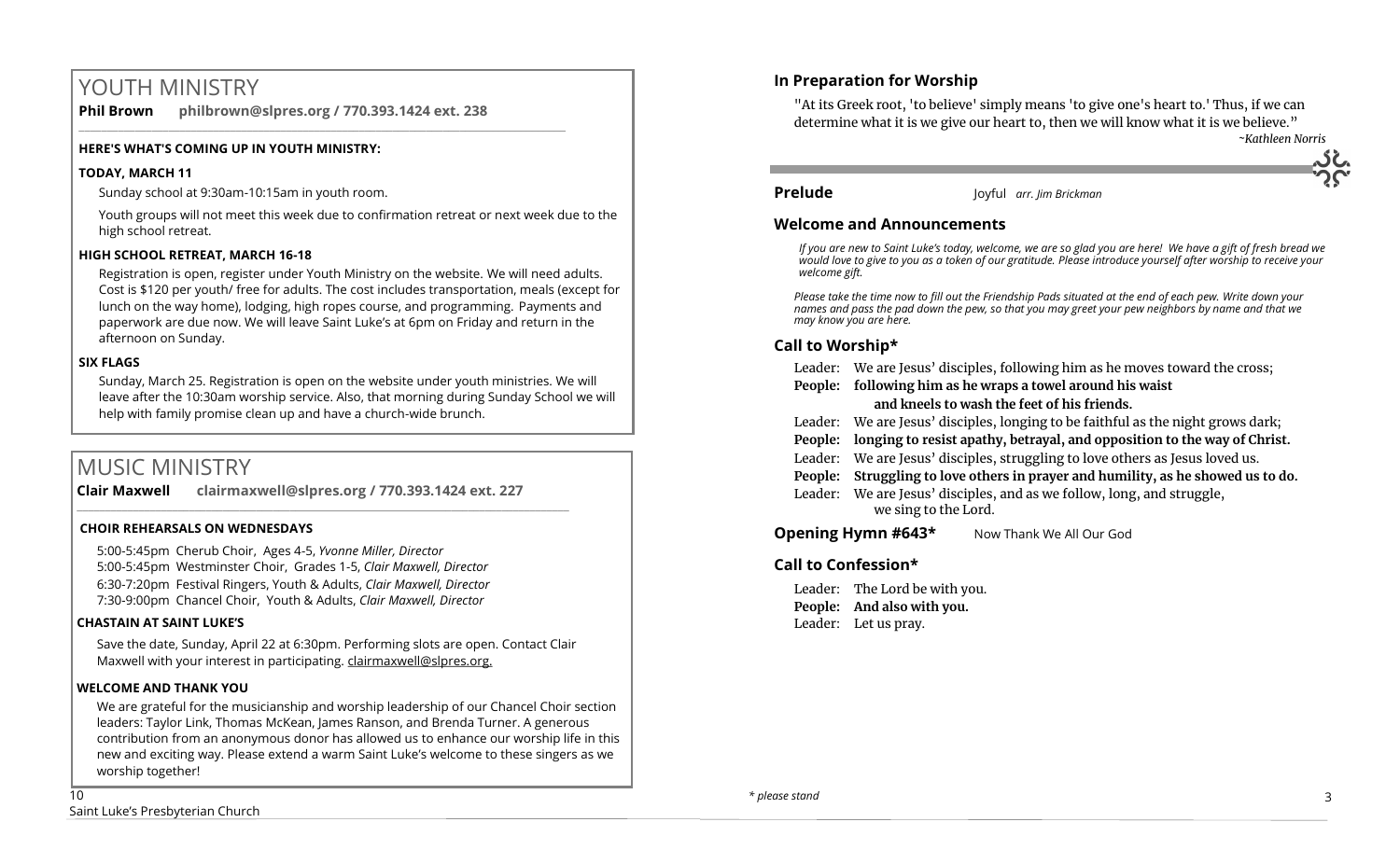## **Prayer of Confession\***

#### **Lord Jesus,**

**you know our hearts, and yet you love us to the end. We have denied you and our calling to serve one another with humility. We have betrayed your commandment to love one another unequivocally. Pour out your spirit of grace upon us. Teach us to love and serve one another, as you have loved and served us. Hear also the personal confessions on our hearts…***(Silence is kept for personal reflection.)*

Leader: Lord, in your mercy. **People: Hear our prayer. Amen.**

### **Assurance of Forgiveness\***

#### **Song of Praise #468\*** In My Life

**In my life, Lord, be glorified; be glorified. In my life, Lord, be glorified today.** 

### **Passing the Peace of Christ\***

Leader: May the peace of Christ be with you. **People: And also with you.** 

#### **Prayer for Illumination**

#### **Scripture Lesson** John 13:1-17, *pages 107-108 of the New Testament*

Leader: The Word of the Lord. **People: Thanks be to God.**

#### **Tell Us Our Story Community Community Community Community Community Community Community Community Community Community Community Community Community Community Community Community Community Community Community Community Com**

*Children are always welcome to stay in worship. If preferred, parents may take their child(ren) to the nursery.*

**Sermon Example 2 CONDUCT CONDUCT CONDUCT DAVID CONDUCT DAVID ASSAUGHT ASSAUGHT ASSAUGHT ASSAUGHT ASSAUGHT ASSAUGHT ASSAUGHT ASSAUGHT ASSAUGHT ASSAUGHT ASSAUGHT ASSAUGHT ASSAUGHT ASSAUGHT ASSAUGHT ASSAUGHT ASSA** 

# S P L A S H ! CHILDREN'S MINISTRIES

**Catherine Anne Thomas cathomas@slpres.org / 770.393.1424 ext. 228** 

#### **CHILDREN'S HOSPITALITY NEEDED**

The first impression we leave with many families is the experience we deliver in our child care area. It is for that reason that we are offering ALL members the opportunity to serve in a new – and easy – capacity. This ministry is called Children's Hospitality, and it only requires 30 minutes of your time and a warm smile.

**\_\_\_\_\_\_\_\_\_\_\_\_\_\_\_\_\_\_\_\_\_\_\_\_\_\_\_\_\_\_\_\_\_\_\_\_\_\_\_\_\_\_\_\_\_\_\_\_\_\_\_\_\_\_\_\_\_\_\_\_\_\_\_\_\_\_\_\_\_\_\_\_\_\_\_\_\_\_\_\_\_\_\_\_\_\_\_\_\_\_\_\_\_\_\_\_\_\_\_\_\_\_\_\_\_\_** 

From 10:15am (at the conclusion of Sunday School) until approximately 10:45am (after Tell Us Our Story) our Hospitality volunteer will be stationed behind or around the preschool desk in Sheppard Hall. They will keep an eagle-eye out for visitors who may not know where to go, as well as for member families just to say "good morning".

Once the rest of the children have arrived from Tell Us Our Story, you will quickly assess the classrooms and decide if our paid staff should be redistributed in case one classroom has a lot of children or in case one of our staff members requests assistance. It's truly just common sense. No math required!

Here is the link to sign up: https://tinyurl.com/slpcchildhosp.

As you can see, the need begins NOW! Please pick a Sunday or two and help our Children's Ministries continue to be known as a welcoming and nurturing part of Saint Luke's. We are so grateful for the ongoing support of our amazing church family.

#### **SHIPWRECKED!**

Shipwrecked VBS registration is live! Get ready for an adventure to an uncharted "island" experience where kids are anchored in the truth that Jesus helps them in many ways to weather life's storms. Here are the links for registration.

3's through 3rd Grade: https://tinyurl.com/slpcvbs2018-1

4th and 5th Grade: https://tinyurl.com/slpcvbs2018-2

#### **VBS VOLUNTEERS (A.K.A. CREW MEMBERS)**

Our castaways will need many crew members to guide their journey. Here are the links to sign up and get ready to set sail!

Adult "Crew Members": https://tinyurl.com/slpcvolvbs2018

Youth "Crew Members": https://tinyurl.com/slpcyouthvbs2018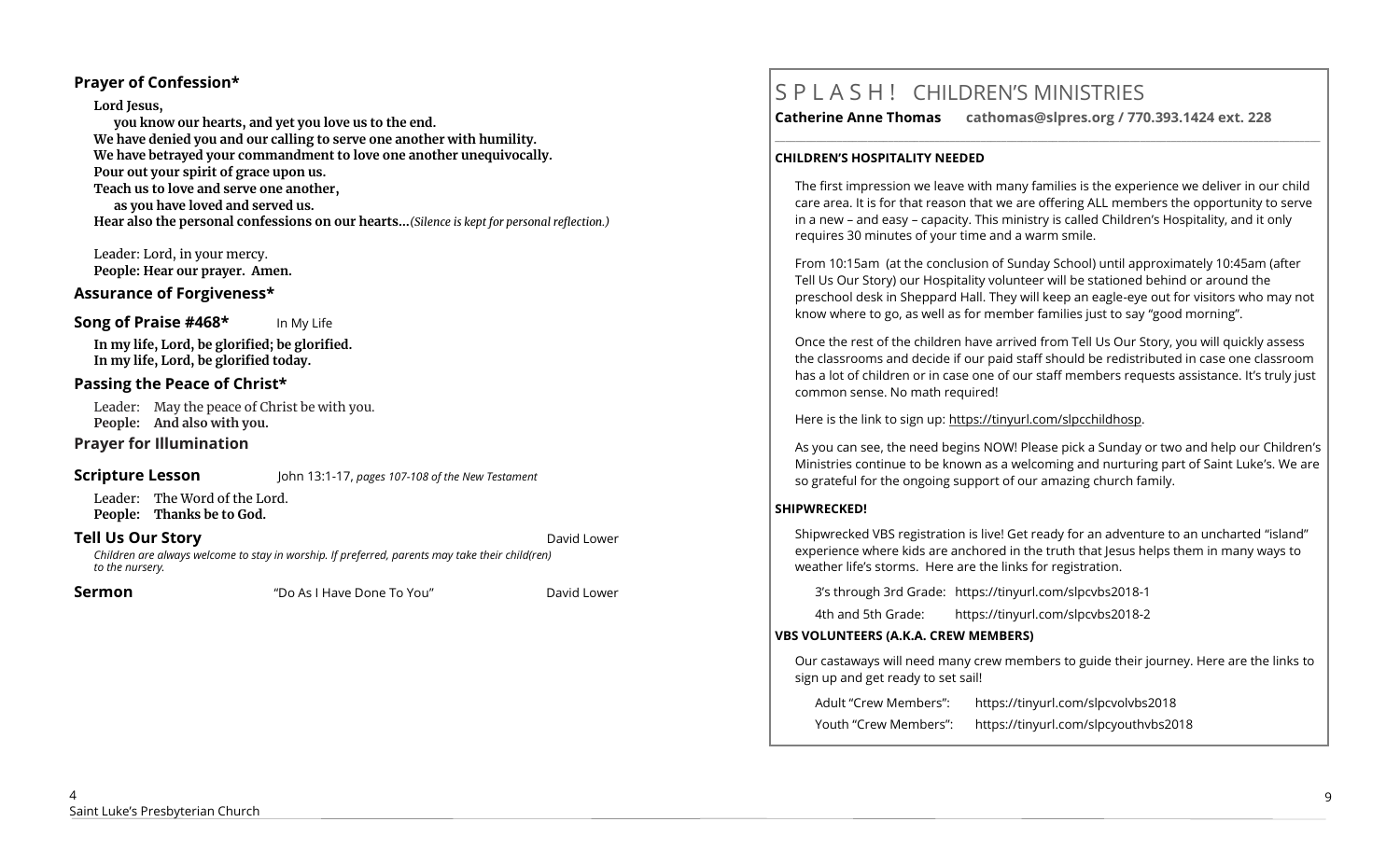# ADULT MINISTRY

**Shannon Dill shannondill@slpres.org / 770.393.1424 ext. 229**   $\mathcal{L}_\mathcal{L} = \mathcal{L}_\mathcal{L} = \mathcal{L}_\mathcal{L} = \mathcal{L}_\mathcal{L} = \mathcal{L}_\mathcal{L} = \mathcal{L}_\mathcal{L} = \mathcal{L}_\mathcal{L} = \mathcal{L}_\mathcal{L} = \mathcal{L}_\mathcal{L} = \mathcal{L}_\mathcal{L} = \mathcal{L}_\mathcal{L} = \mathcal{L}_\mathcal{L} = \mathcal{L}_\mathcal{L} = \mathcal{L}_\mathcal{L} = \mathcal{L}_\mathcal{L} = \mathcal{L}_\mathcal{L} = \mathcal{L}_\mathcal{L}$ 

#### **ADULT SUNDAY SCHOOL**

Individual classes have begun. Please see the website for a full description of each class. (http://slpres.org/program-ministries/adult-ministry/sunday-school)

Faith Foundations: Room 232 House to House: Room 203 Seasons of the Spirit: Room 231/233 Soul Food: Room 234/236

#### **FRIDAY MORNING MEN'S BIBLE STUDY**

Fellowship and Bible study every Friday from 6:40am-8am in the Parlor with Dan Joyce.

#### **BIBLE STUDY: "WAYFARERS"**

Come join David, Shannon or Phil as this week's preacher leads a study of the scripture for the upcoming Sunday's worship. Meet on Wednesdays at 10am in the church library.

#### **LENTEN JOURNAL/STUDY**

To access the Lenten Journal/Study please go to this link: http://tinyurl.com/slpclent2018. The journal is entitled *Meeting Jesus in the Gospel of John*; a six week offering of prayer and reflection from the Society of Saint John the Evangelist and the Center for Ministry of Teaching at Virginia Theological Seminary. Everyone can sign up to receive daily videos - sign up here: [http://meetingjesusinjohn.org.](http://meetingjesusinjohn.org/) Hard copies of the journal/study are available in the church lobby.

#### **MARK YOUR CALENDARS**

Tavern Talks will be Monday, March 19 at the Dunwoody Tavern, 8pm.

## **Affirmation of Faith\*** Apostles' Creed

**I believe in God, the Father Almighty, Maker of heaven and earth, and in Jesus Christ, His only Son, our Lord; who was conceived by the Holy Ghost, born of the Virgin Mary, suffered under Pontius Pilate; was crucified, dead, and buried; He descended into hell; the third day He rose again from the dead; He ascended into heaven, and sitteth on the right hand of God the Father Almighty; from thence He shall come to judge the quick and the dead. I believe in the Holy Ghost; the holy catholic Church; the communion of saints; the forgiveness of sins; the resurrection of the body; and the life everlasting. Amen.**

## **Offering Invitation**

*Giving is a tangible sign of worship. If you give electronically, there is a blue, laminated, electronic giving in the pew rack to place in the offering plate as it is passed.*

**Offertory** Faith *arr. Jim Brickman*

**Song of Thanksgiving #606\*** Praise God, from Whom All Blessings Flow

## **Holy Communion**

*Communion will be served by intinction (dipping the bread into the cup). Everyone is invited to participate in the sacrament. Children who have discussed the sacrament with their parents and/or pastor are welcome. The cup holds grape juice, not wine, during this service. A server with gluten-free wafers will be standing directly in front of the communion table for those who prefer this option. If you would prefer to be served where you are sitting, please raise your hand.*